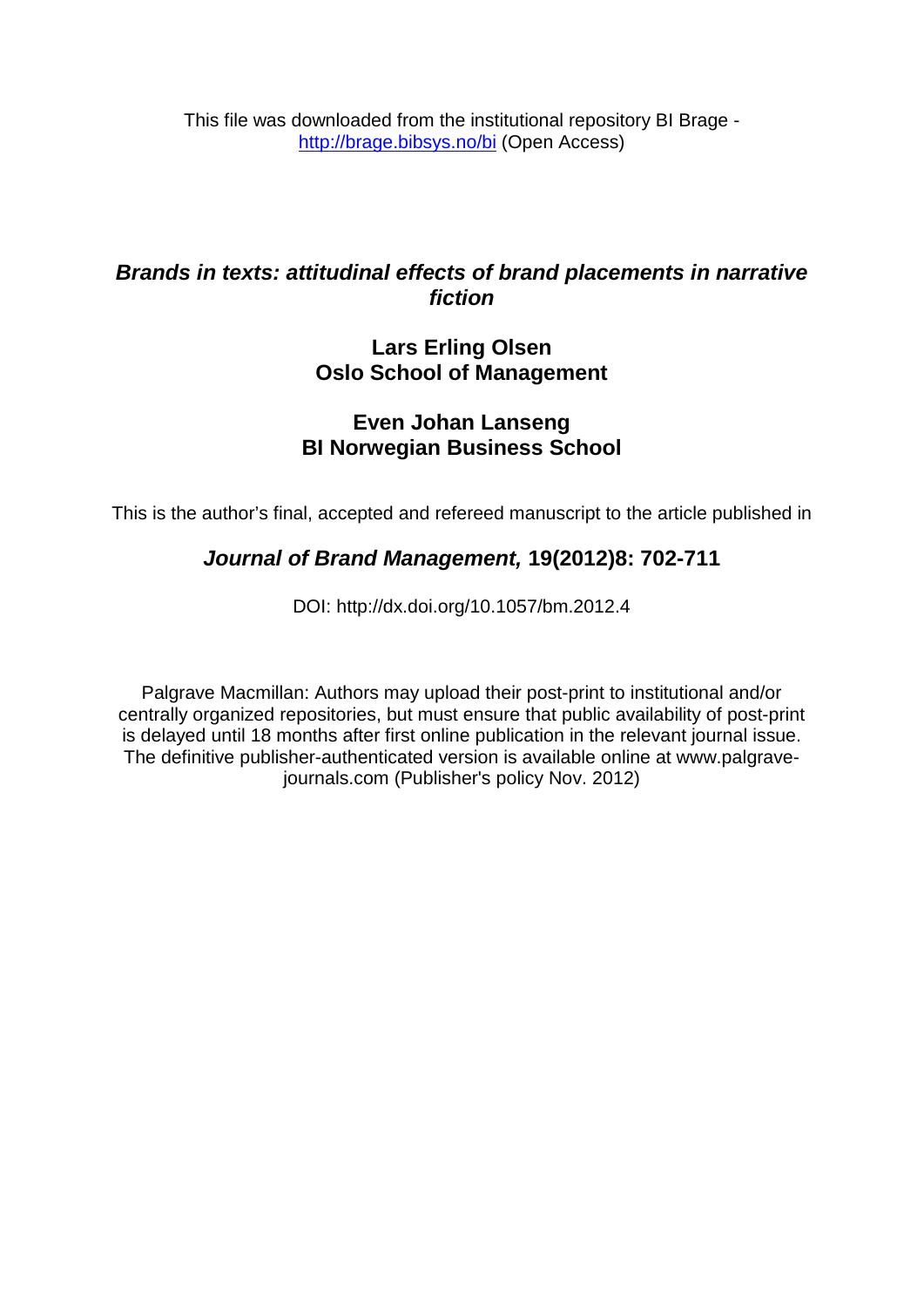#### **Brands in texts:**

#### **Attitudinal effects of brand placements in narrative fiction[1](#page-1-0)**

by

Lars Erling Olsen\*, Oslo School of Management

Even Johan Lanseng\*\*, Norwegian Business School

Lars Olsen is an associate professor, Marketing Faculty, Oslo School of Management. He teaches brand management, consumer behaviour, and marketing communication. Dr Olsen has several years of experience from fmcg brand management prior to pursuing his academic career. His current research interests include marketing communication and consumer behaviour.

Even Lanseng is an associate professor, Department of Marketing, Norwegian Business School. Dr Lanseng teaches consumer behaviour and marketing management. His current research interests include marketing communication and consumer behaviour.

\* Oslo School of Management, P.O. Box 1195 Sentrum, 0107 Oslo (Norway) Phone: +47 98289257, Fax: +47 22 59 64 5, e-mail: [lars.olsen@mh.no](mailto:lars.olsen@mh.no) (corresponding author)

\*\*Norwegian Business School, Department of Marketing, 0442 Oslo (Norway) Phone: +47 464 10544, Fax: + 47 21 04 80 00, e-mail: [even.j.lanseng@bi.no.](mailto:even.j.lanseng@bi.no)

 $\overline{a}$ 

<span id="page-1-0"></span>The authors would like to thank the students Heidi Baalerud and Helene Holtmon for their efforts in data collection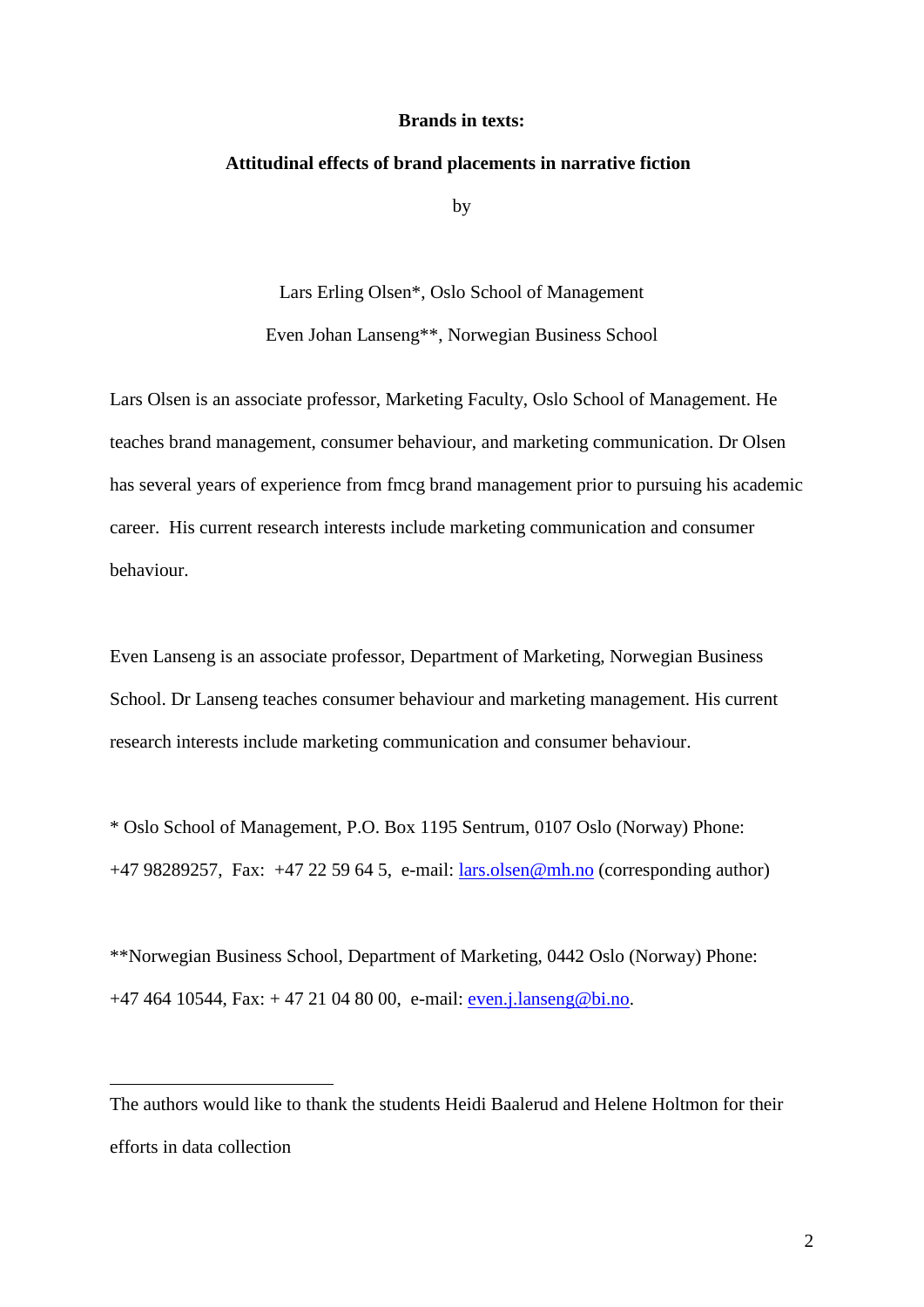# **ABSTRACT**

.

Brand placements have become popular as an alternative brand communication tool for many companies. Previous research on brand placements has mainly considered the communication effects of brands placed in television programmes, films and computer games. To our knowledge, only one recently published paper has looked into brand placements in narrative fiction. Hence, the current paper is among the first papers to study the effects of brand placements in narrative fiction, and among the first papers to investigate consumers' attitudes toward such placements. The basic proposition is that brand prominence (high plot integration vs. low plot integration) is positively related to favourable attitudes toward the brand. Additionally, we propose that plot integration interacts with reader involvement in the text, thereby increasing the importance of visible and dominant brands placed in the text for highinvolvement consumers. An experiment manipulating plot integration and reader involvement supports our proposed main and interaction effects.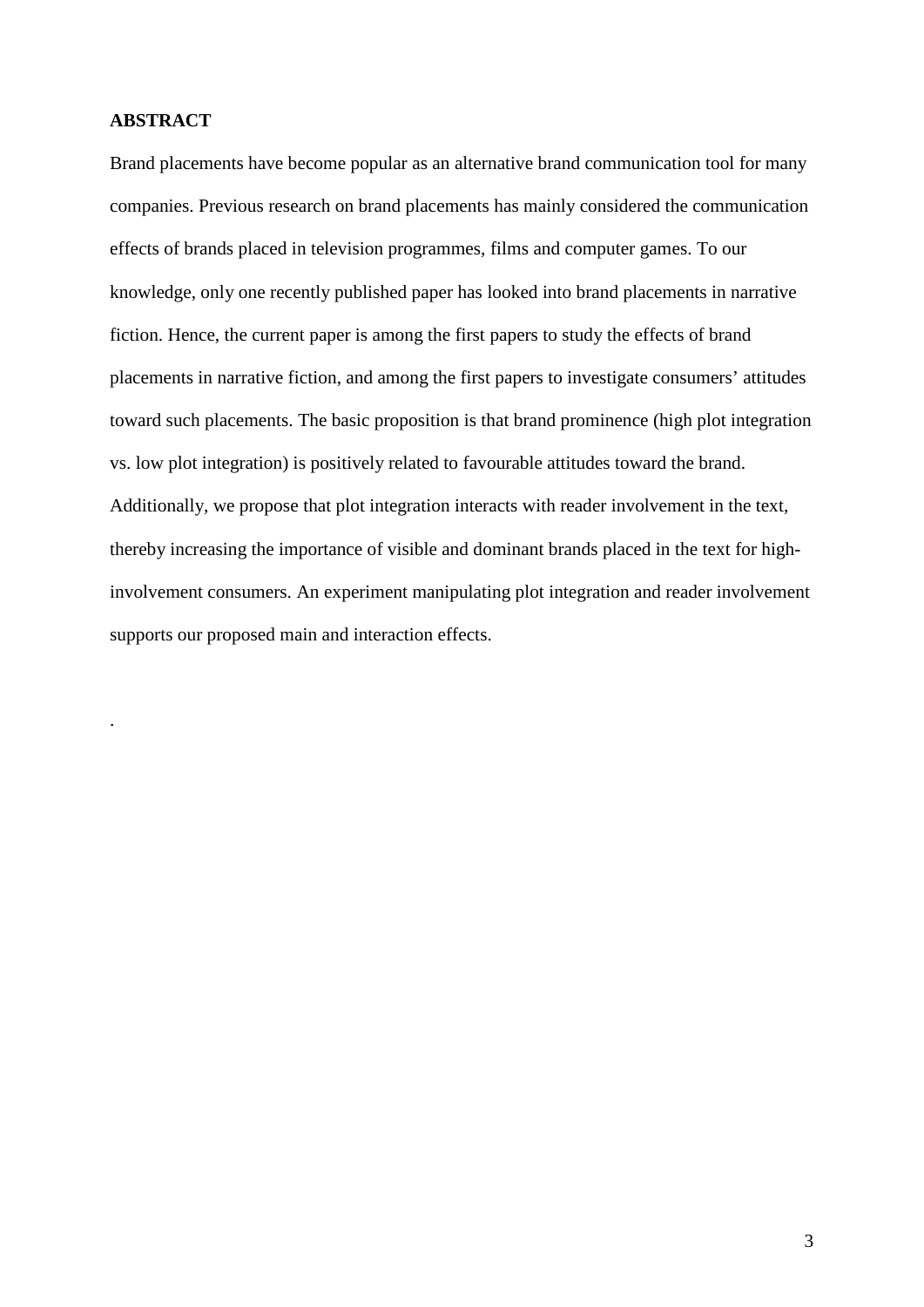#### **INTRODUCTION**

Brand placements have evolved into the new and "hot" advertising alternative among brand managers. For example, Procter & Gamble announced in June 2005 that they would spend 25% less on TV advertising, using these resources on brand placements instead. According to the alternative-media research firm PQ Media, the value of brand placements in American television grew by 46%, to a value of \$3.5 billion in 2004. Since the 1930s, brand placement has been used regularly as an alternative advertising strategy (McKechnie and Zhou, 2003). Popular examples are those of Joan Crawford drinking Jack Daniels in the blockbuster *Mildred Pierce* (Brennan, Dubas and Babin, 1999) and Humphrey Bogart as a (Gordon's) ginswilling riverboat captain in *The African Queen*. However, brand placements are no longer present only in television and films. Recent examples are Broadway musicals (e.g., *Spamalot*), music (e.g., *Pass the Courvoisier* by Busta Rhymes), computer games (e.g., Mountain Dew in *Metal Gear Solid: Peace Walker*) (Glass, 2007; Lee and Faber, 2007), and more interesting for this paper, text and literature (e.g., *The Bulgari Connection* by Fay Weldon). These examples are in line with Russell and Belchs' (2005:74) recent definition of brand placement: "the purposeful incorporation of a brand into an entertainment vehicle".

There is significant potential for using brand placements in texts. In the United States alone, 172,000 new book titles were published in 2005 (Goldfarb, 2006). An example is the *The Bulgari Connection* by Fay Weldon. In addition to the mention in the title, the diamond firm Bulgari is mentioned 12 times in the book, and apparently, Weldon was paid 18,000 GBP for the placement (*New York Times*, 3. September 2001). Other examples include *Cathy's Book*, which includes references to Cover Girl make-up products, and the 2004 novel *The Sweetest Taboo*, which includes mention of a Ford Fiesta (Petrecca, 2006, cited in Brennan, 2008). Texts (e.g., novels, short stories, poetry, comics, academic textbooks, nonfiction) can potentially be important "entertainment vehicles" (Russell and Belch, 2005) for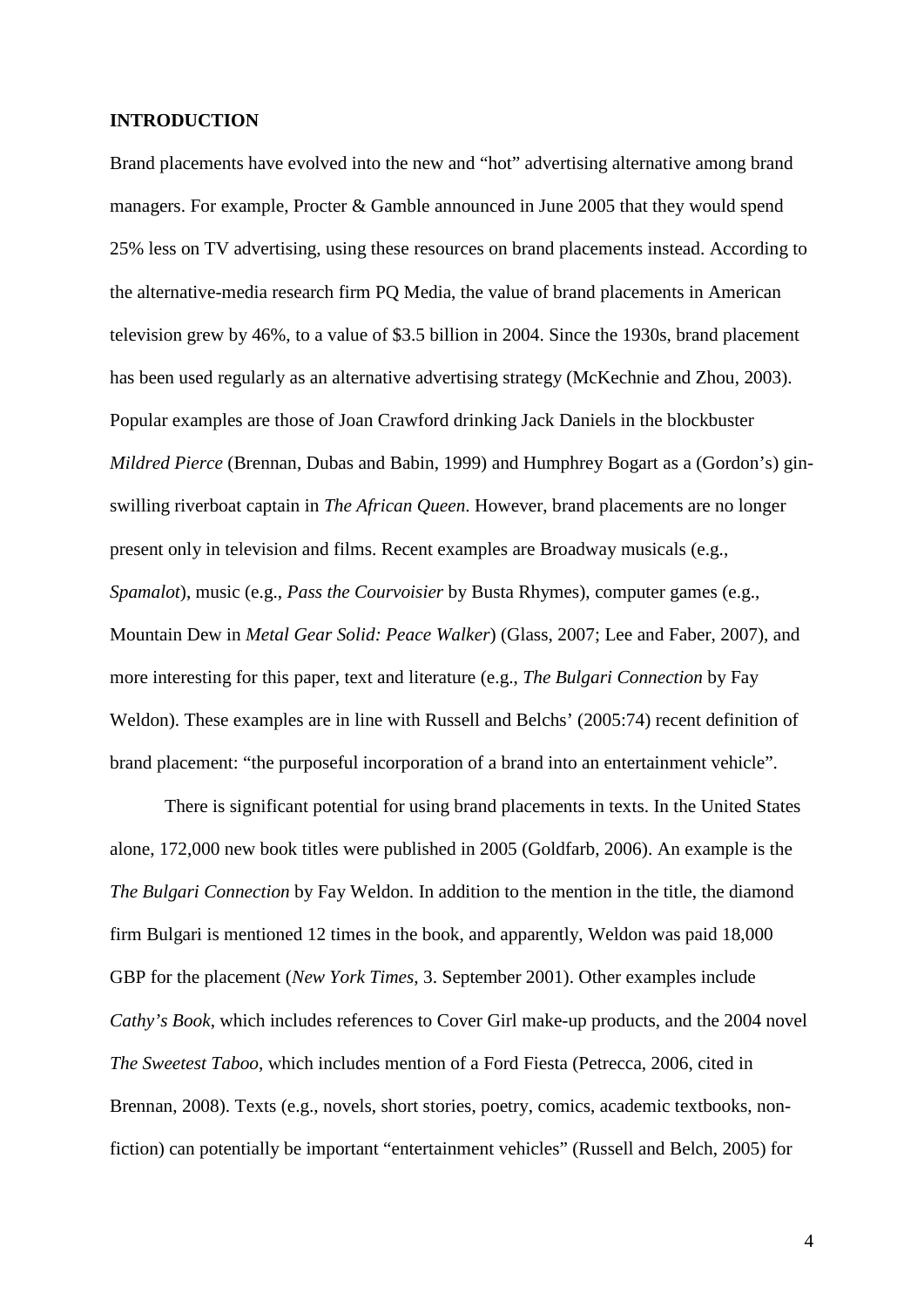brand placements. Since brands play important roles in people's daily lives, writers can reasonably be expected to increasingly use brands in their narrative texts. Research from the 1980s supports this observation. Friedman (1985) showed that the use of brand names in British and American cultural products increased steadily from the mid-1960s to the mid-1980s. Hence, brands can and do play important roles in many narrative texts. For example, brands can add to the reality of scenarios and settings in novels. In *The Da Vinci Code* (by Dan Brown), the main character Robert Langdon rents a room at the Hotel Ritz in Paris and the Hotel Bernini Bristol in Rome, both classic hotels and credible choices in developing the story's plot. The consequence of these choices, as the *New York Times* reports (20 May 2006), was a sharp increase in interest among American tourists to stay at these hotels while touring Europe. Another reason for using brands in narrative texts is that brands can help portray the characters and help consumers to learn how to use different brands. For example, it is hard to imagine the yuppie Patrick Bateman character in *American Psycho* (by Bret Easton Ellis) without his consumption of luxury brands (Park, Jaworski and McInnis, 1986).

Research on brand placements in narrative texts is scarce. To our knowledge, only one paper has investigated the effects of brands placed in novels or other types of texts. Brennan (2008) presents the recall effects of omitting letters from a brand name in a novel. He builds on the generation effect of recall in cognitive psychology and demonstrates that mild fragmentation (the omission of a single letter in a brand name) induces a higher level of recall than do severely fragmented or complete brand names. The present paper focuses on the attitudinal effects of brand placements in narrative texts. Narrative texts (e.g., novels) have so far only to a limited degree been used as a channel for brand communication. Yet, brand managers search for new opportunities to build their brands, and therefore brand placements in narrative texts could be an interesting option. An important contribution of the current paper is therefore to investigate how brand placements can be used as a brand communication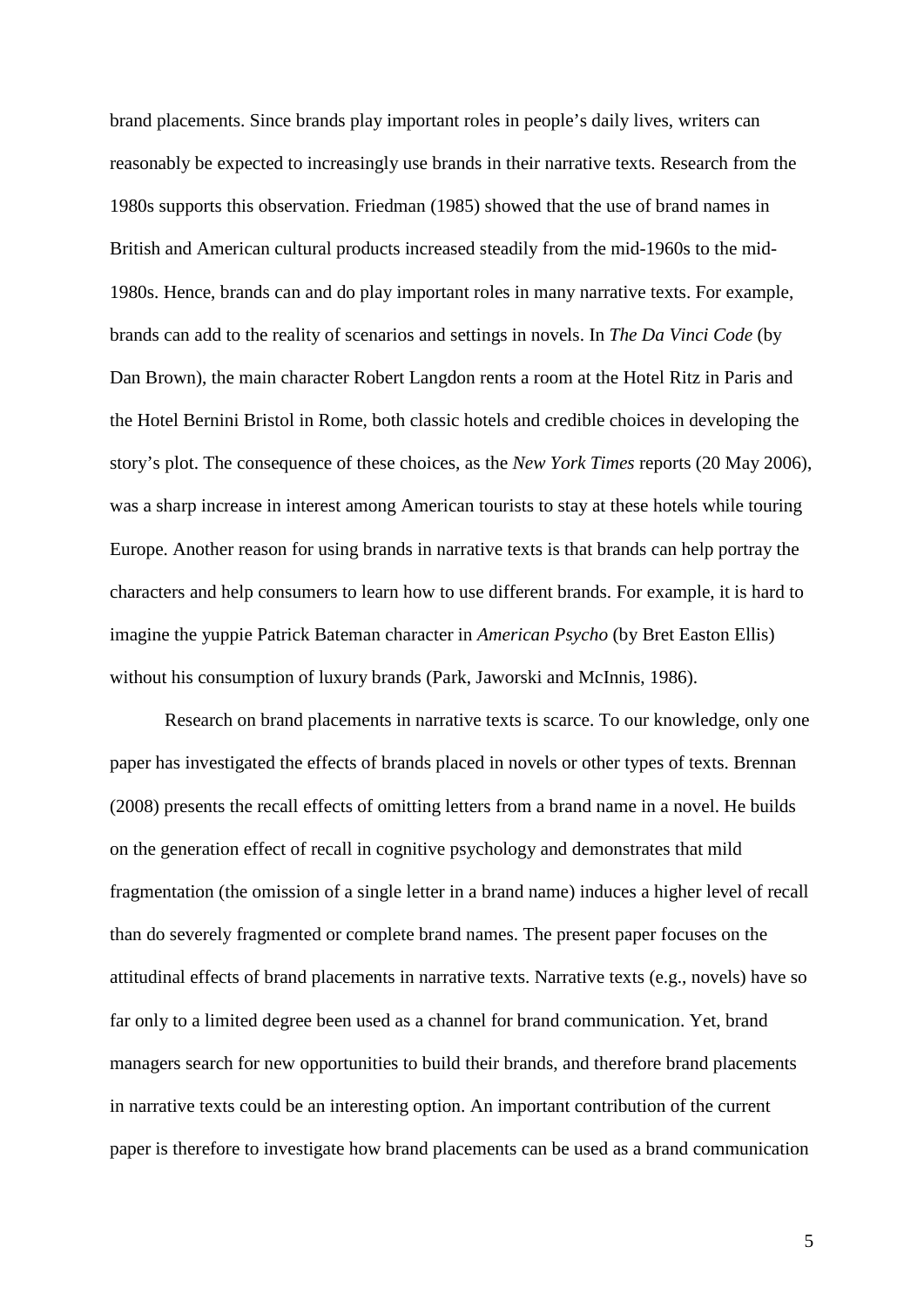tool. This focus is in line with Russell and Stern (2006), who argue that it is important to extend brand placement research to media contexts other than films and TV. Hence, the current paper's purpose is to investigate the impact on consumers' attitudes toward brands placed in narrative texts. We report the results from an experiment using a text passage from the novel *American Psycho* as stimulus. The fashion brand Ralph Lauren was used as stimulus. In condition A, the brand plays a prominent and active role in the plot line, and in condition B it serves as a passive bystander, only briefly mentioned in the text. In addition, since we theorize that reader involvement can influence the results, the participants' reader involvement (high vs. low) was manipulated.

The paper is organised as follows. In the next section, we present relevant theories and our hypotheses. Then we describe the experimental design and findings. We conclude with a general discussion of the results and a limitations section.

## **THEORY**

In her pioneering study, Russell (2002) tested the attitudinal effects of products placed in a TV sitcom. According to her, brand placements can be characterised according to two different dimensions:

- 1. Modality of placement visual or verbal
- 2. Plot integration high or low.

Modality of placement can be considered as a perceptual variable. It will activate memory and retrieve meaning according to how the placement is perceived. Visual and verbal channels differ in the amount of meaning they carry. The visual channel creates the context in which the story unfolds, and in which the brand placements can serve as plot devices to make the story line more realistic (Russell and Belch, 2005; Solomon and Englis, 1994). The verbal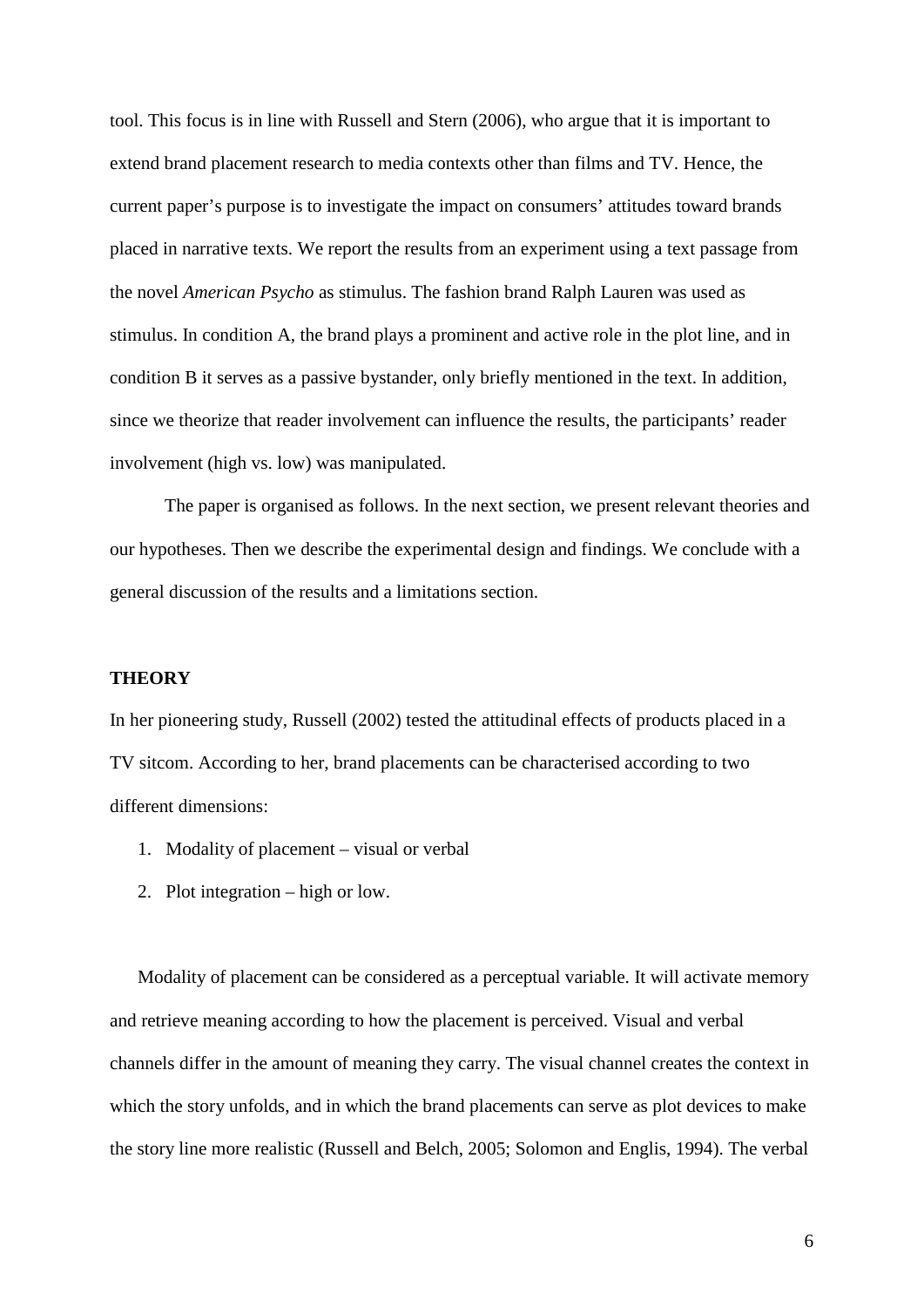channel, on the other hand, carries the script and will therefore be more meaningful for the audience.

Brand placements vary in their level of plot integration. High–plot integrated brands contribute considerably more to the story than do low–plot integrated brands. High levels of plot integration facilitate consumer memory (Russell, 2002) because the placement will carry more meaning when integrated into the narrative structure.

Concerning combining modality and plot integration, Russell (2002) states that there can be either a match or a mismatch between modality and plot. Matches occur when brands are highly integrated into the verbal script and thereby contribute to the narrative structure. In this way brands are meaningful to the audience. Another way of achieving match is to use lowly integrated visual brand placements. The placed brand does not dominate the context, and is thus a natural part of the scene. Match or mismatch between modality and plot affects whether the audience perceives the brand placement to be congruent. Matched or congruent brand placements trigger less cognitive elaboration about the brand (Lee and Schumann, 2004). Mismatched or incongruent placements, on the other hand, trigger the audience to reflect about the reasons for the placements and hence facilitate cognitive elaboration about the brand (Mandler, 1982). Incongruent placements trigger the respondents' awareness that someone is trying to influence them, and they will thus become suspicious about the placement. Research on "persuasion knowledge" (Campbell and Kirmani, 2008; Friestad and Wright, 1994) has shown that when consumers become aware that someone is trying to influence them, this awareness can lead to negative attitudes toward the perceived influencer. Because incongruent brand placements are more likely to evoke consumers' awareness, it is also more likely that the consumers will be aware that the placed brand is intended to influence them (Friestad and Wright, 1994). Next, this awareness will lead to negative attitudes toward the placed brand (Heckler and Childers, 1992, Lee and Mason, 1999).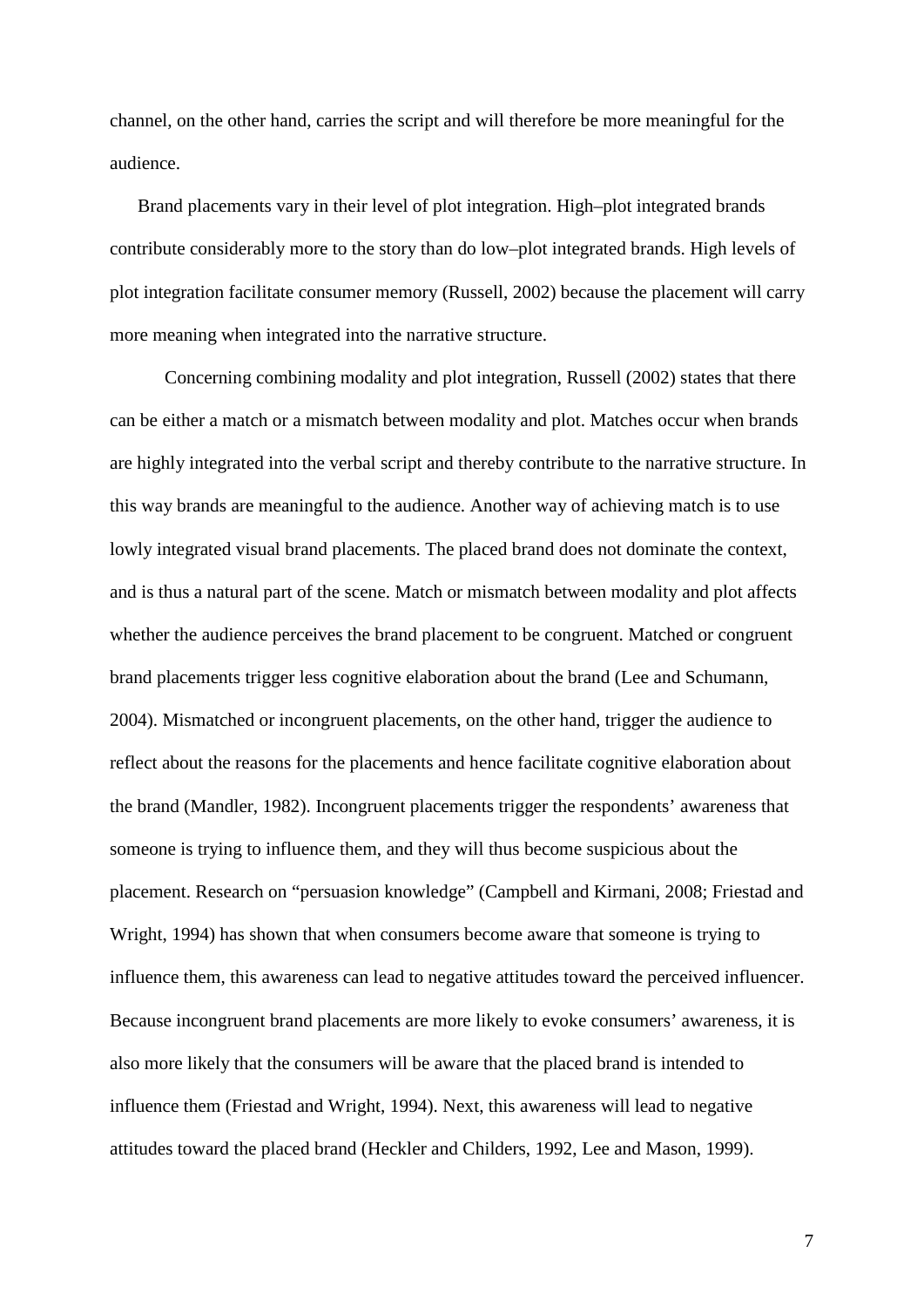Russell's (2002) results relate to a TV-sitcom context. An important question in the present paper is to investigate the effects of highly and lowly plot-integrated placements in a completely different modality like a narrative text. Russell (2002) argues that verbal placements carry more meaning and thus are processed more deeply and become more integrated into the receiver's cognitive structure. We argue that texts share these benefits of verbal channels. When children learn to read, they are encouraged to read aloud. As we mature, the spoken words are internalised as our inner voice, and as we read a text we hear the words inside our heads. In this way, text placements and TV script placements could be considered to be similar, and they likely produce the same attitudinal effects toward the placed brand. In addition, Russell (2002) found greater effects on attitudes when verbal placements were highly plot-integrated, that is, when the modality and level of plot integration matched. The main reason is that these placements are more acceptable for the audience and because highly plot-integrated placements contribute considerably more to the narrative plot than do lowly plot-integrated placements. Based on these arguments we can formulate our first hypothesis:

*H1: Attitudes towards high plot-integrated brands are more favourable than attitudes towards low plot-integrated brands.*

Mandler (1982) argued that little cognitive elaboration takes place when the information is perceived to be congruent. On the other hand, incongruent information triggers elaboration, and the result of the cognitive processing can frequently produce an adverse effect on evaluations (Friedstad and Wright, 1994; Lee and Schumann, 2004). Yet, in a text it can be difficult to produce incongruent brand placements based on lowly plot-integrated placements. For that reason, a more important direct trigger of elaboration than incongruency can be reader involvement (e.g., Petty and Cacioppo, 1986). Highly motivated readers will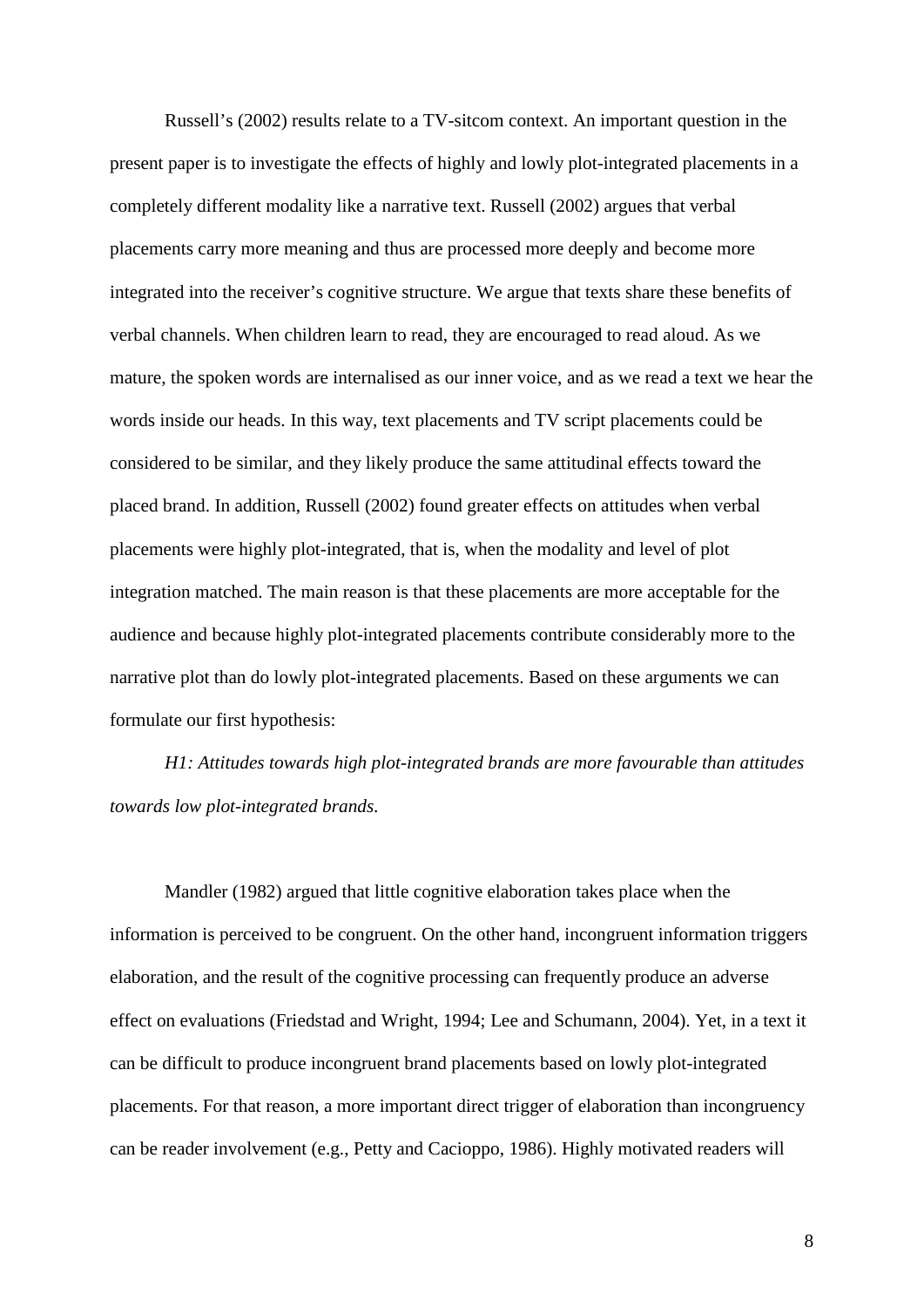tend to be transported into the narrative world – swept up by the plot so completely that they forget the world around them (see Green and Brock (2000) for more on transportation theory). This involvement will lead them to think carefully about all the information presented in the narrative text. Consistent with the congruency literature, these readers will be more likely to be suspicious of incongruent placements (lowly plot-integrated) and to consequently elaborate upon the reasons for the placement. When they consider the author's motives for placing the brands, they will very likely activate persuasion knowledge (Friedstad and Wright, 1994), which in turn will negatively affect their attitudes towards the brand.

On the other hand, people low in reader motivation will tend to think less about the brand placement. The likelihood that these people will be suspicious of incongruent placements is thus also low (e.g., little activation of persuasion knowledge – Friestad and Wright, 1994). Hence; *H2: Attitudes towards high plot-integrated brands will be more favourable than attitudes towards low plot-integrated brands for highly reader-motivated persons. For lowly reader-motivated persons, we expect no differences in attitudes between high plot-integrated and low plot-integrated brands.*

#### **METHODOLOGY**

We focus in this paper on brands placed in narrative texts. The study tests the hypothesis that highly plot-integrated text placements favourably influence brand attitudes. We further predict that this main effect is qualified by level of reader involvement among the participants. More specifically, high–reader involvement participants will be more sensitive to the level of plot integration than will be low–reader involvement participants. The study tests the hypotheses using a  $2 \times 2$  between-subjects experimental design, with two levels of plot integration (high vs. low) and two levels of reader involvement (high vs. low).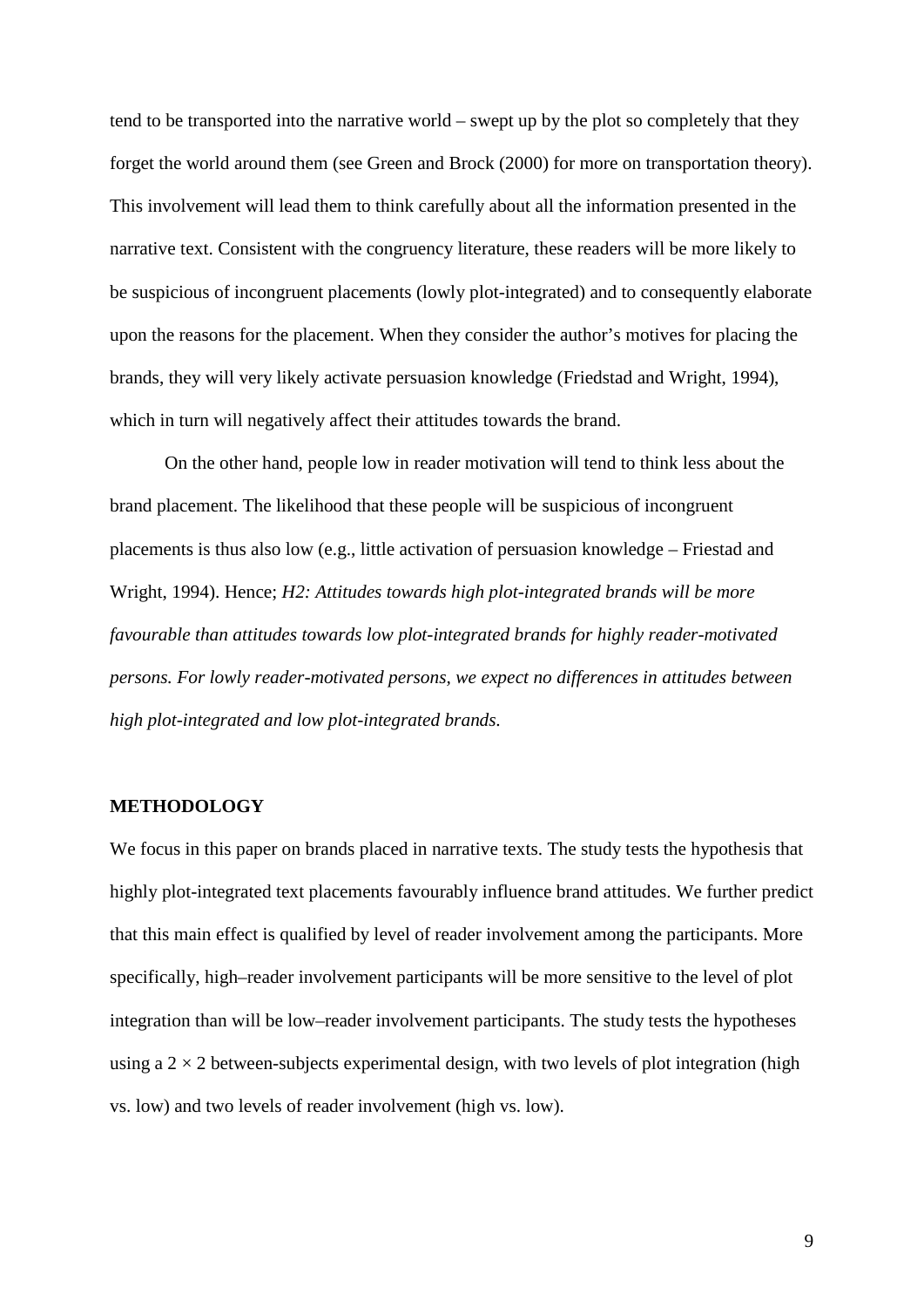#### *Development of stimuli*

Three pages from *American Psycho* (by Bret Easton Ellis) were used as stimulus in the experiment. The book is well known for using many brands throughout the text; it is easy to read, and because it is eighteen years old, it is less likely that high school students are very familiar with the book. We used a scene, in which the main character, Patrick Bateman, tries to get his bed linen washed. In addition to the bed linen, his jacket and sunglasses are also mentioned in the text.

Two versions of the text were developed in three steps. First, all brand names were removed and substituted with generic product names (e.g., Gant sunglasses was changed to sunglasses). Second, we manipulated the text so that the jacket played a prominent role in the story (i.e., highly plot-integrated) and the sunglasses played a minor and less prominent part (i.e., lowly plot-integrated). Third, we created two text versions: one in which Ralph Lauren is the brand of the highly plot-integrated jacket, and a second version in which Ralph Lauren is the brand of the lowly-plot-integrated sunglasses. The story takes place in a Chinese dry cleaner, where the main character delivers his blood-stained jacket and the conversation between the characters is about how to clean the jacket. Hence, the story is developed around the jacket as the main object in the text, and the jacket is described as a Ralph Lauren jacket in the highly plot-integrated version of the stimuli. In the lowly plot-integrated version, the jacket is unbranded and the main character is described as using Ralph Lauren sunglasses. However, except for the mention of the brand, the story does not elaborate further on the sunglasses.

Reader involvement was manipulated by using an information text box on the front page of the questionnaire booklet. In the high-involvement conditions, participants were exposed to a text box informing them that they were required to answer at the end of the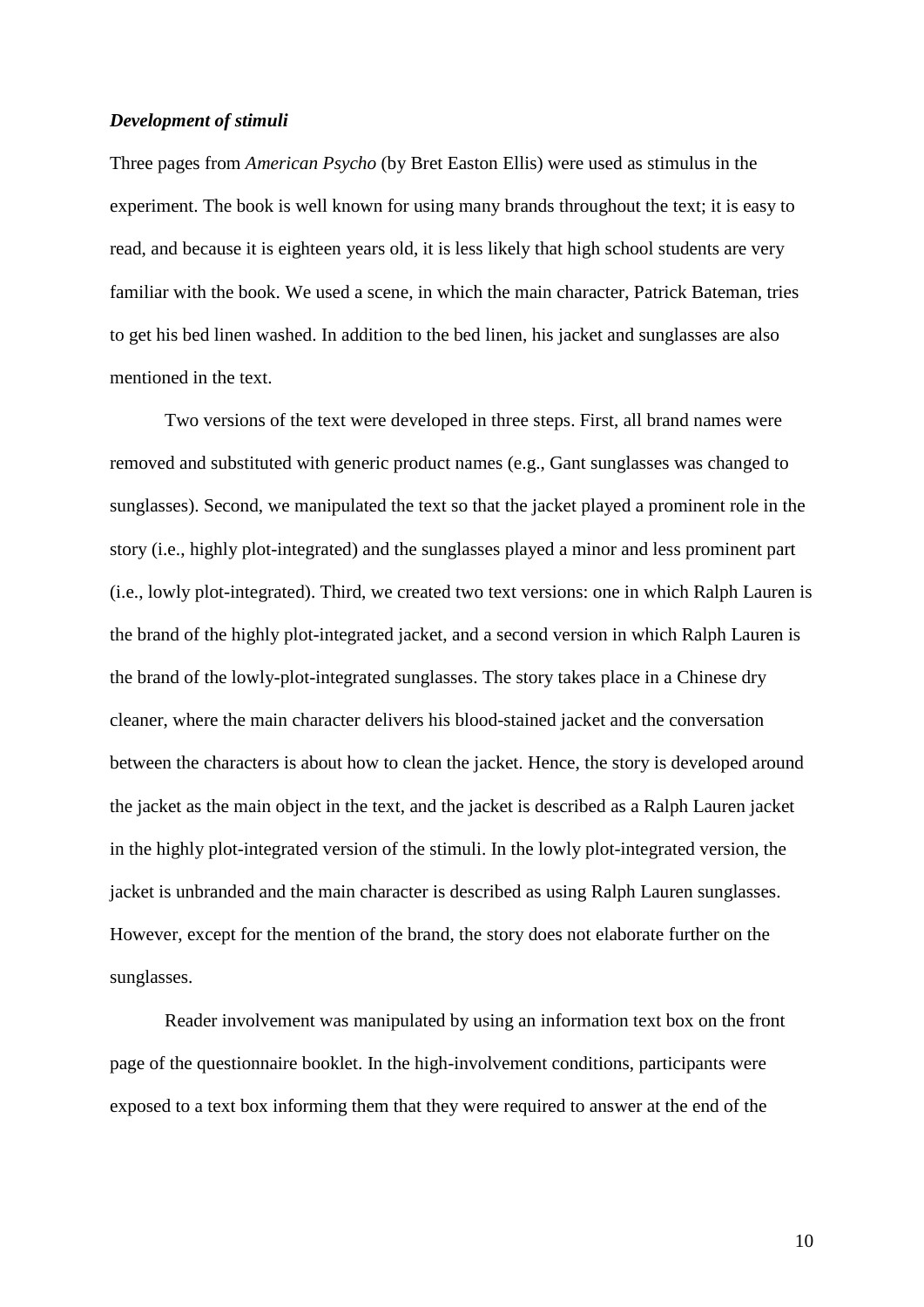booklet a detailed questionnaire about the text. In the low-involvement conditions, no such text box was added.

## *Pre-test*

A pre-test was conducted to test whether the participants evaluated the two text versions (i.e., Ralph Lauren jacket in the high-plot integration condition vs. Ralph Lauren sun glasses in the low-plot integration condition) differently on a measure of plot integration. Eight participants read both text versions before answering three items on a five-point scale with scale anchors disagree/agree. The items were picked from Russell (2002): 1. Ralph Lauren played an important role in the story; 2. Without the mention of Ralph Lauren, the story would have been different; 3. Ralph Lauren was connected to the plot. The results showed that plot integration manipulations worked according to intentions (see Table 1).

| <b>Item</b>                                                    | <b>Plot integration</b> | N | <b>Mean</b> |
|----------------------------------------------------------------|-------------------------|---|-------------|
| Ralph Lauren played an important role in the story.            | High                    | 8 | 4.38        |
|                                                                | Low                     | 8 | 3.12        |
| Without the mention of Ralph Lauren, the story would have been | High                    | 8 | 3.50        |
| different.                                                     | Low                     | 8 | 2.00        |
| Ralph Lauren was connected to the plot                         | High                    | 8 | 3.62        |
|                                                                | Low                     | 8 | 1.75        |

## Table 1: Results from the pre-test

## *Participants and procedures*

One hundred and three high school students (60 females and 43 males, median age 18 years)

from two high schools served voluntarily as participants in the study. Analysis showed that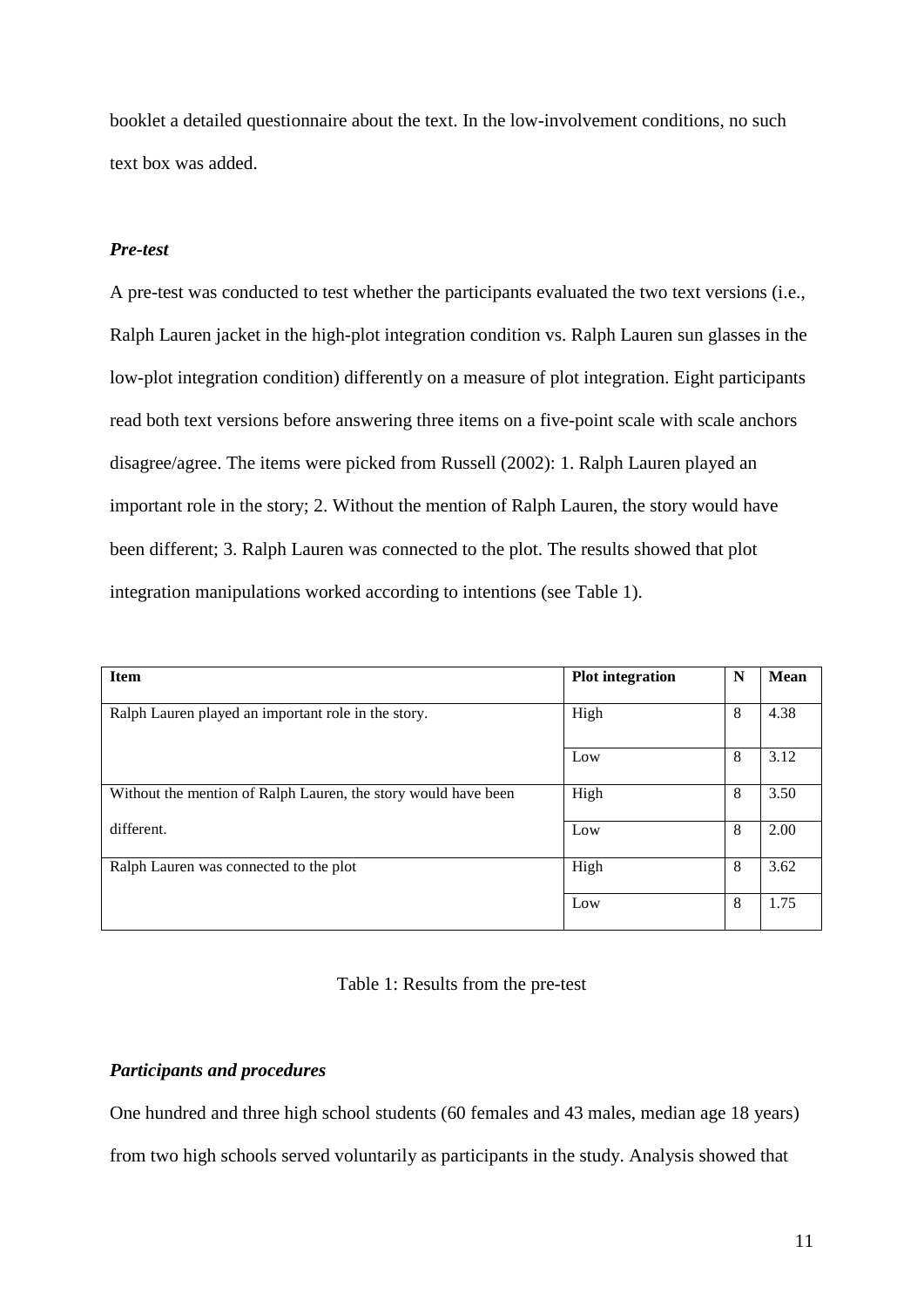five of the students were older than the normal age of high school students (older than 21 years). Because homogeneity in the sample is important, these participants were removed before further analysis.

Participants were randomly assigned to one of the four experimental conditions, read the assigned text passage and completed the questionnaire individually in a large lecture hall. Upon arrival students were told that they would participate in a study of how people read and interpret a text. They were given a booklet with the stimuli and the measures. In the highinvolvement conditions, participants were told on the front page of the booklet that they were required to answer at the end of the booklet a detailed questionnaire about the text. In the lowinvolvement conditions no such information was given. Next, participants were exposed to the text stimuli in one of two versions – Ralph Lauren highly or lowly plot-integrated in the text (i.e., Ralph Lauren jacket vs. Ralph Lauren sunglasses). Following exposure to the stimuli, participants were asked questions related to their interpretation of the text and to their reading habits in order to keep to the cover story. Then target questions about brand attitudes toward Ralph Lauren were asked. Finally, participants were asked to guess the study's true purpose. Only two participants guessed the true purpose and were removed from the analysis.

#### *Measurements*

The dependent measure *brand attitude* was measured with three seven-point semantic differential scales with instructions and scale anchors: "To what extent did you find Ralph Lauren to be... bad – good, negative – positive, unfavourable – favourable" (see e.g., Haugtvedt and Petty, 1992).

The involvement manipulation check was measured with one seven-point semantic differential scale with instructions and scale anchors: "To what extent did you find the text to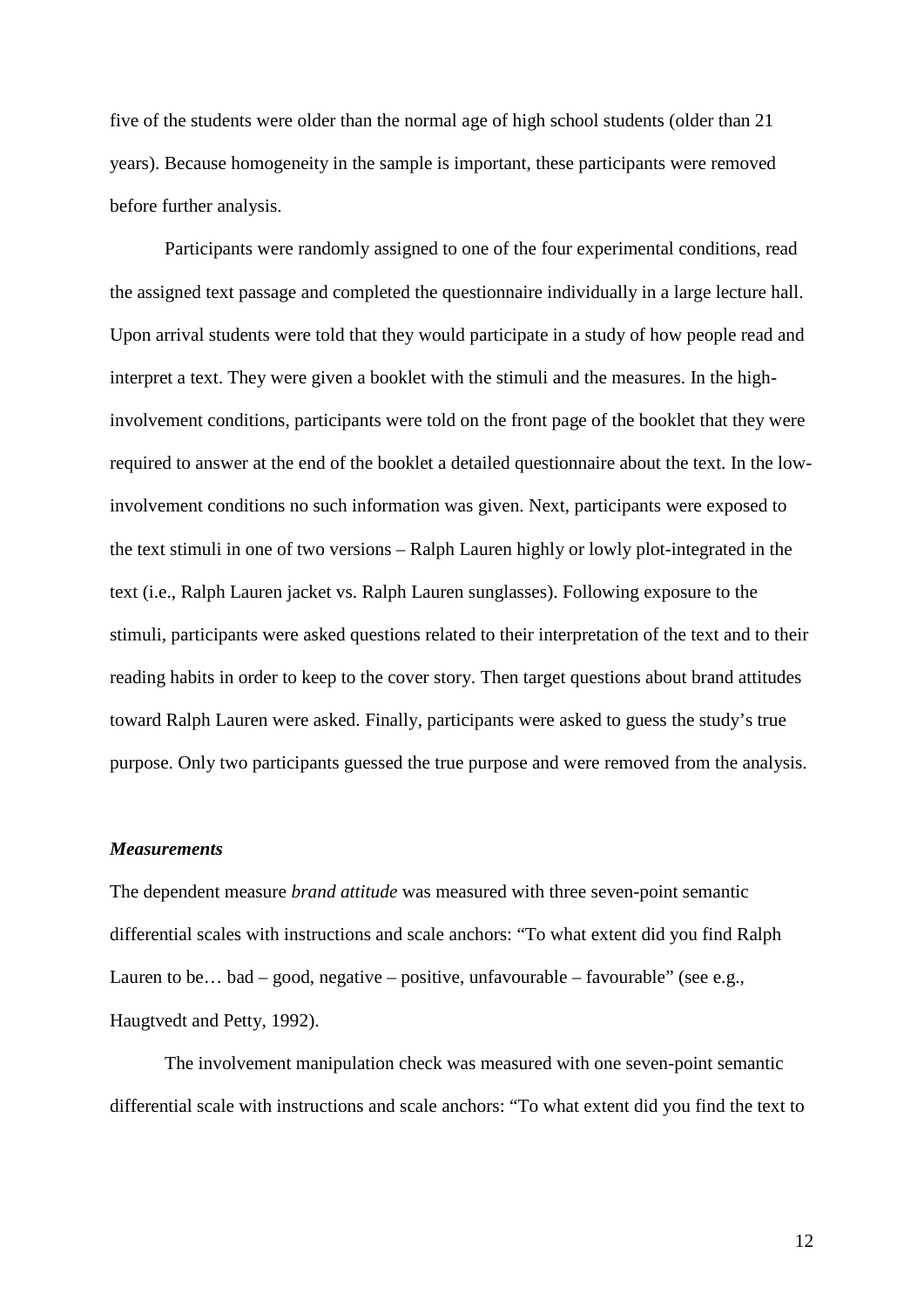be...not involving – involving". The plot integration manipulation check was the same as that in the pre-test.

## **FINDINGS**

#### *Manipulation checks*

The three plot integration items were all highly interrelated (Chronbach's Alpha = .72). Thus, they were collapsed into an average summated scale and used as a dependent variable in a one-way between-subjects ANOVA. This analysis gave the expected significant difference between high and low plot integration: M  $_{\text{high plot}}$  = 3.56 vs. M  $_{\text{low plot}}$  = 3.10, F (1, 92) = 6.15, p  $< 0.05$ .

A one-way between-subjects ANOVA on the involvement manipulation gave the expected significant difference between high- and low-involvement conditions: M high involvement = 4.27 vs. M low involvement = 3.65, F  $(1, 95) = 4.05$ , p < .05).

### *Main findings*

The three attitude items were all highly interrelated (Chronbach's Alpha = .86). Thus, they were collapsed into an average summated scale and used as a dependent variable in a one-way between-subjects ANOVA. The main effect of plot integration on brand attitudes was significant (F (1, 93) = 4.25, P < .05,  $\eta^2$ =.04). Hypothesis 1 stated that highly plot-integrated text placements should produce more favourable brand attitudes than lowly plot-integrated placements. The results showed that brand attitudes were more favourable in the highly plotintegrated conditions than in the lowly plot-integrated conditions (M  $_{\text{high plot}} - M_{\text{low plot}} = 4.85$ - $4.39 = .46$ , p < .05). The main effect of reader involvement was not significant (F (1, 93) = .09,  $p = .77$ .). These results support hypothesis 1. However, more interestingly, hypothesis 2 predicted that level of reader involvement will moderate the effect of plot integration on brand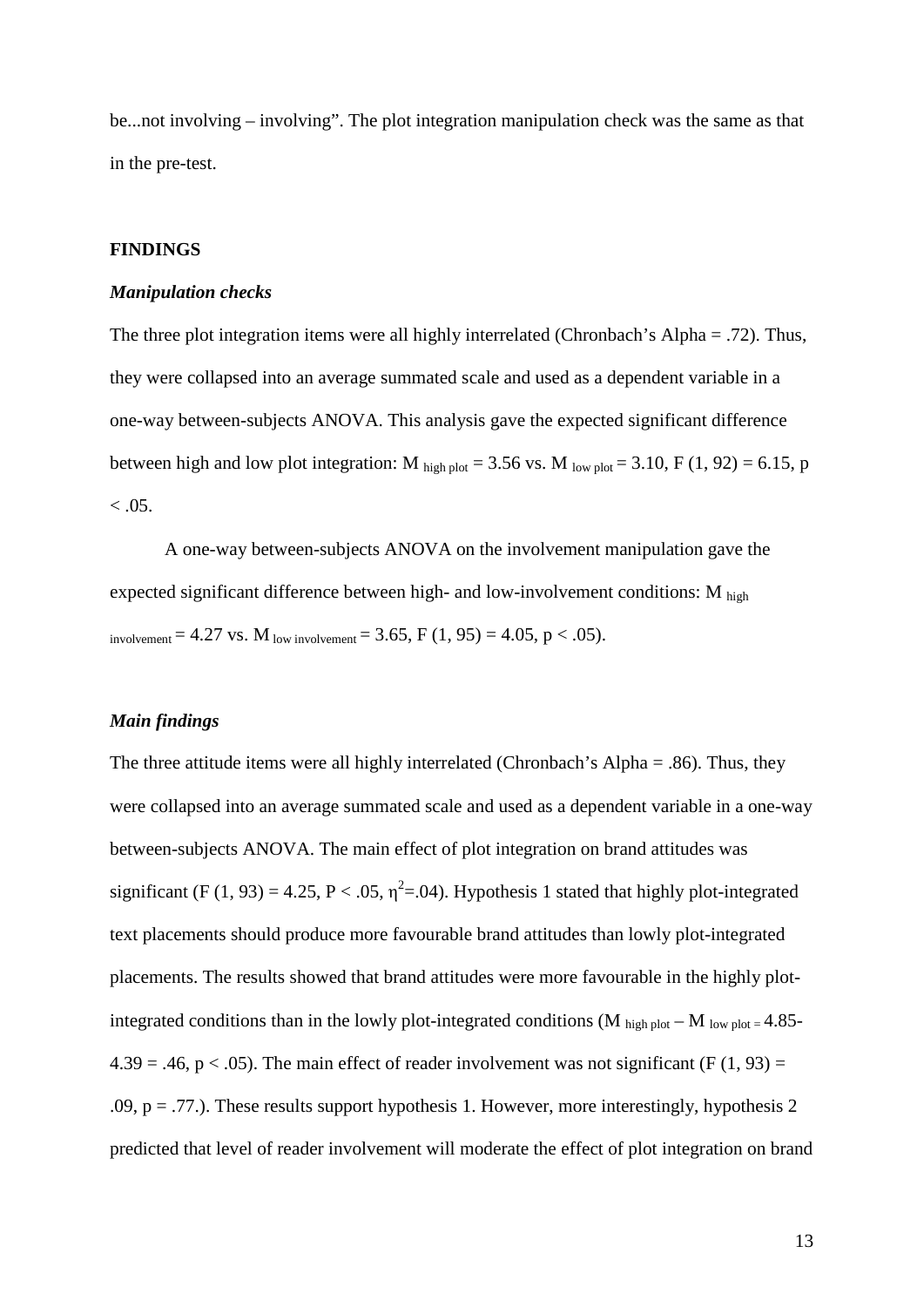attitudes. More specifically, for high-involvement participants, plot integration should matter, whereas in the low-involvement condition we expected no differences in attitudes between high and low plot integration. The interaction effect between level of plot integration and reader involvement was significant (F (1, 93) = 5.79, p < .05,  $\eta^2$ =.05). Simple effect tests within the high-involvement condition revealed that differences between high and low plot integration were significant (M high involvement, high plot  $-M$  high involvement, low plot  $= 5.15 - 4.16 = .99$ ,  $F(1, 43) = 8.31$ ,  $p < .05$ ). In the low-involvement condition, the difference between high and low plot integration was not significant (M  $_{low}$  involvement, high plot – M  $_{low}$  involvement, low plot = 4.55 –  $4.63 = -0.08$ , F (1, 50) = .07, p = n.s.). These results support hypothesis 2. Figure 1 shows the results graphically.



Figure 1: Plot integration x involvement interaction effects

#### **DISCUSSION**

The results from the current study show that brands placed differently in narrative texts have different attitudinal effects. We demonstrate that brands that play an important role in the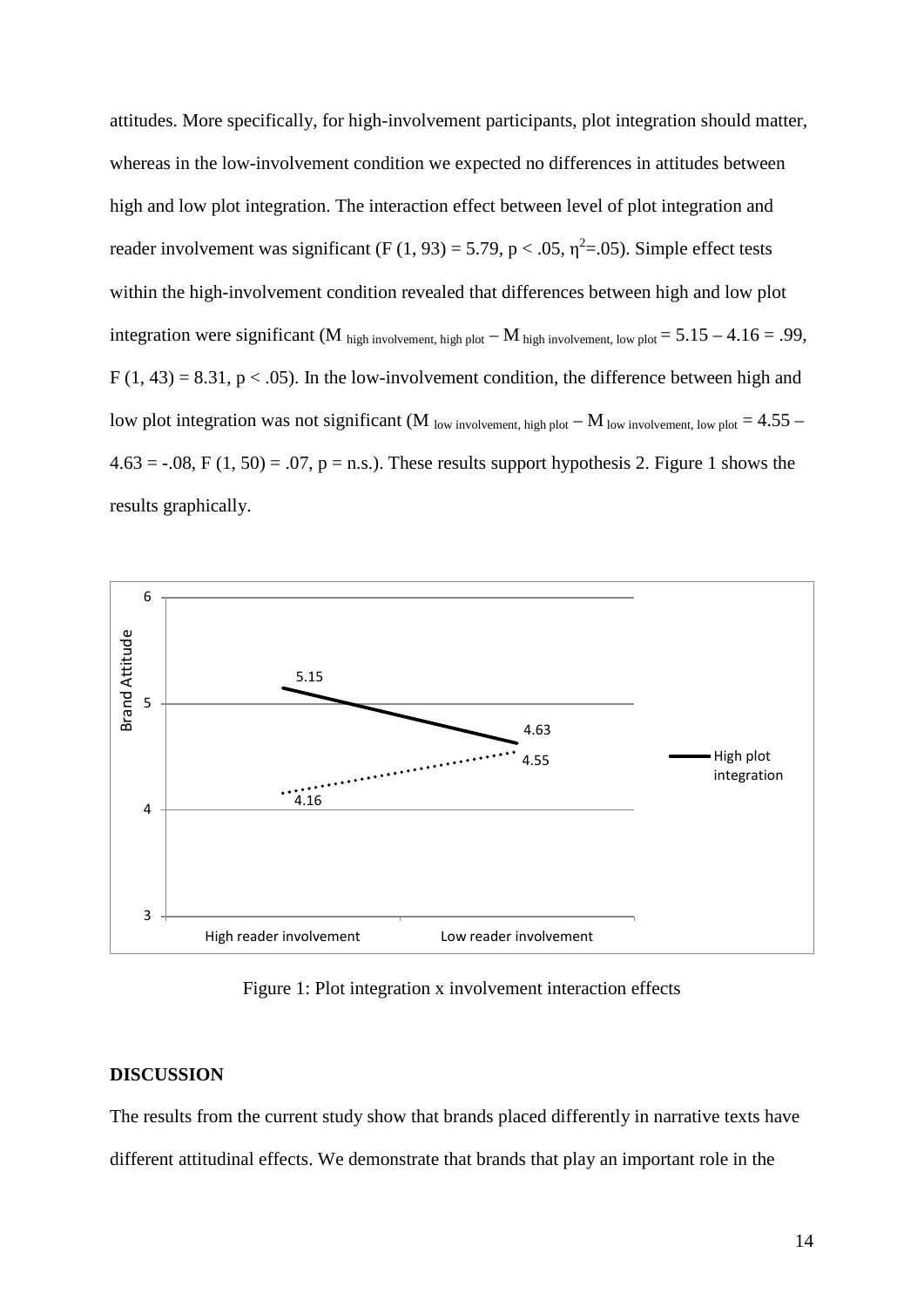story (i.e., high plot integration) are more favourably evaluated than less prominently placed brands (i.e., low plot integration). In addition, we show that these results are qualified by the level of reader involvement. Involved readers evaluate highly plot-integrated placed brands more favourably than they do lowly plot-integrated placed brands. On the other hand, less involved readers evaluate the placed brands at the same level of favourability independent of the brand's level of plot integration.

In this paper we have emphasized the importance of plot integration and reader involvement when placing brands in texts. It might be difficult to identify novels and other types of narrative fiction that are open for brand placements. Yet, brand managers should look for manuscripts that the brand's target group are most likely to read. Narrative fiction and other texts can serve important roles as media channels for brands. For example, the use of fictitious literary characters can help in positioning the brand. Furthermore, novels and other narrative fiction can be important contexts to demonstrate a brand's usage areas, and new brands portrayed in popular narrative fiction can increase brand awareness.

The current study is to our knowledge among the first studies to investigate the attitudinal effects of brand placements in narrative texts. Every year a large number of book titles are published, and these titles are increasingly filled with brands. However, so far, narrative fiction as a media channel is not described in the literature as a relevant media channel for brand managers. Certainly, many authors would be very reluctant to commercially include brands in their texts or in other ways to sell space in their fiction to brands. On the other hand, if the brands are included in the novel anyway (e.g., Friedman, 1985), at least some authors would welcome the extra revenues. In any case, there are few reports of brand managers using narrative fiction as a media channel. As the brand placement industry is becoming more professional in using television and films, texts seem so far to have been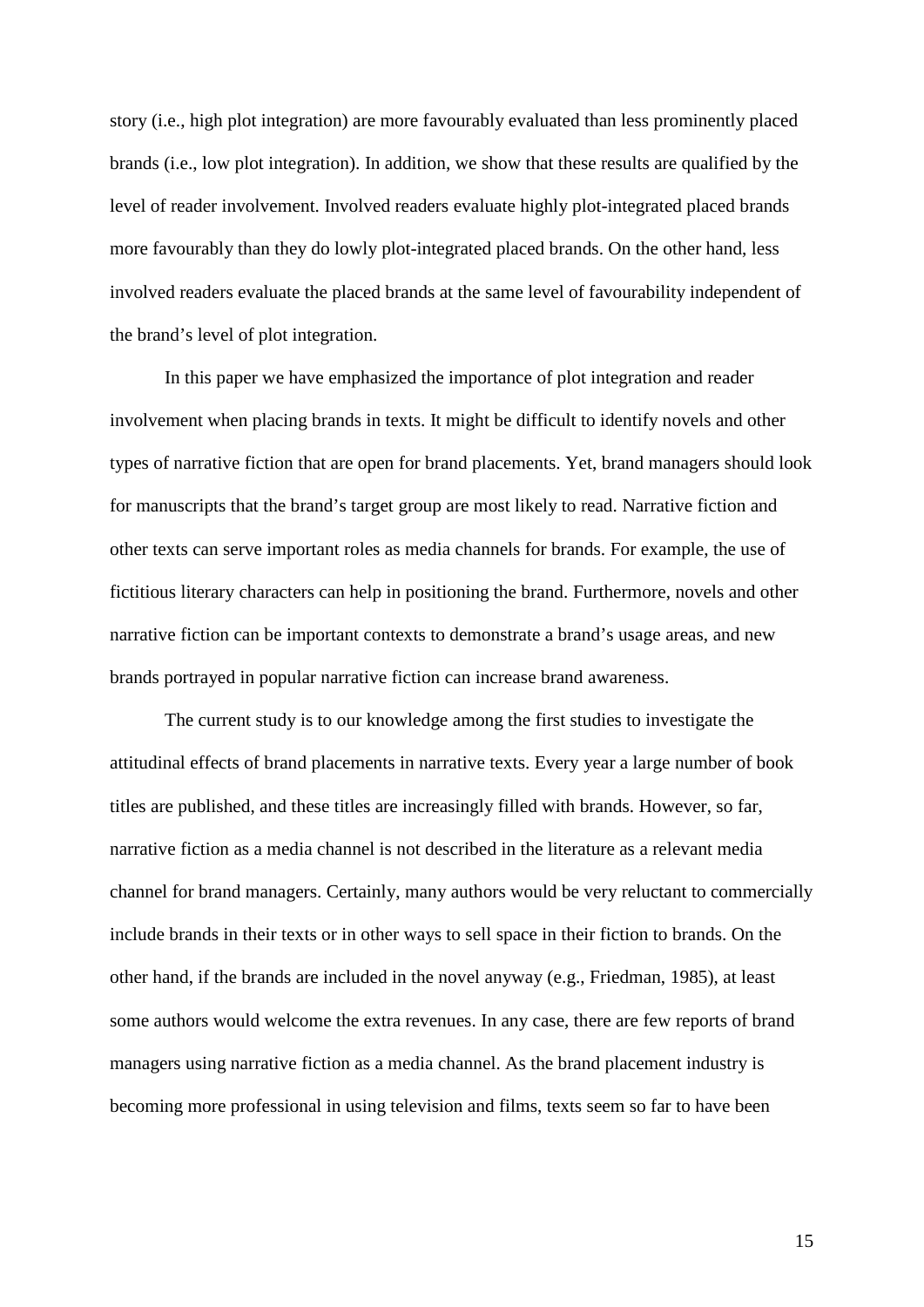forgotten as a relevant research context. The current research is a first step in making salient narrative texts as an alternative brand communication channel.

# *Limitations*

The present paper is not without limitations. The first is that we use two products in the experimental design. Ralph Lauren sunglasses are used in the lowly plot-integrated conditions and Ralph Lauren jackets in the highly plot-integrated conditions. A potential confound in the present study is different attitudes to Ralph Lauren in these categories. However, the Ralph Lauren brand is currently used on a whole range of product categories. We therefore do not expect that the different Ralph Lauren product categories would have caused different attitudes. To test this expectation we conducted a post-test to measure attitudes towards a range of Ralph Lauren product categories. Sunglasses and jackets were included together with several other product categories (e.g., perfume, jeans, bed linen). Twenty three students (17 females and 6 males, median age 19 years) from the same population as that used in the main experiment participated in the post-test and answered one attitude item on a five-point point scale with scale anchors: very negative–very positive. A paired-samples t-test showed that there were no significant differences in attitudes toward Ralph Lauren sunglasses  $(M = 3.30)$ and Ralph Lauren jackets ( $M = 3.26$ ) (t = -.327, p = .75).

Second, we did not measure whether participants had read *American Psycho* or seen the film released in 2000. Median age of the participants was 18 years old, and therefore probably few participants have read the book, seen the film or can recall the specific brands used. However, future research should use fictitious brands and unpublished texts to deal with these limitations.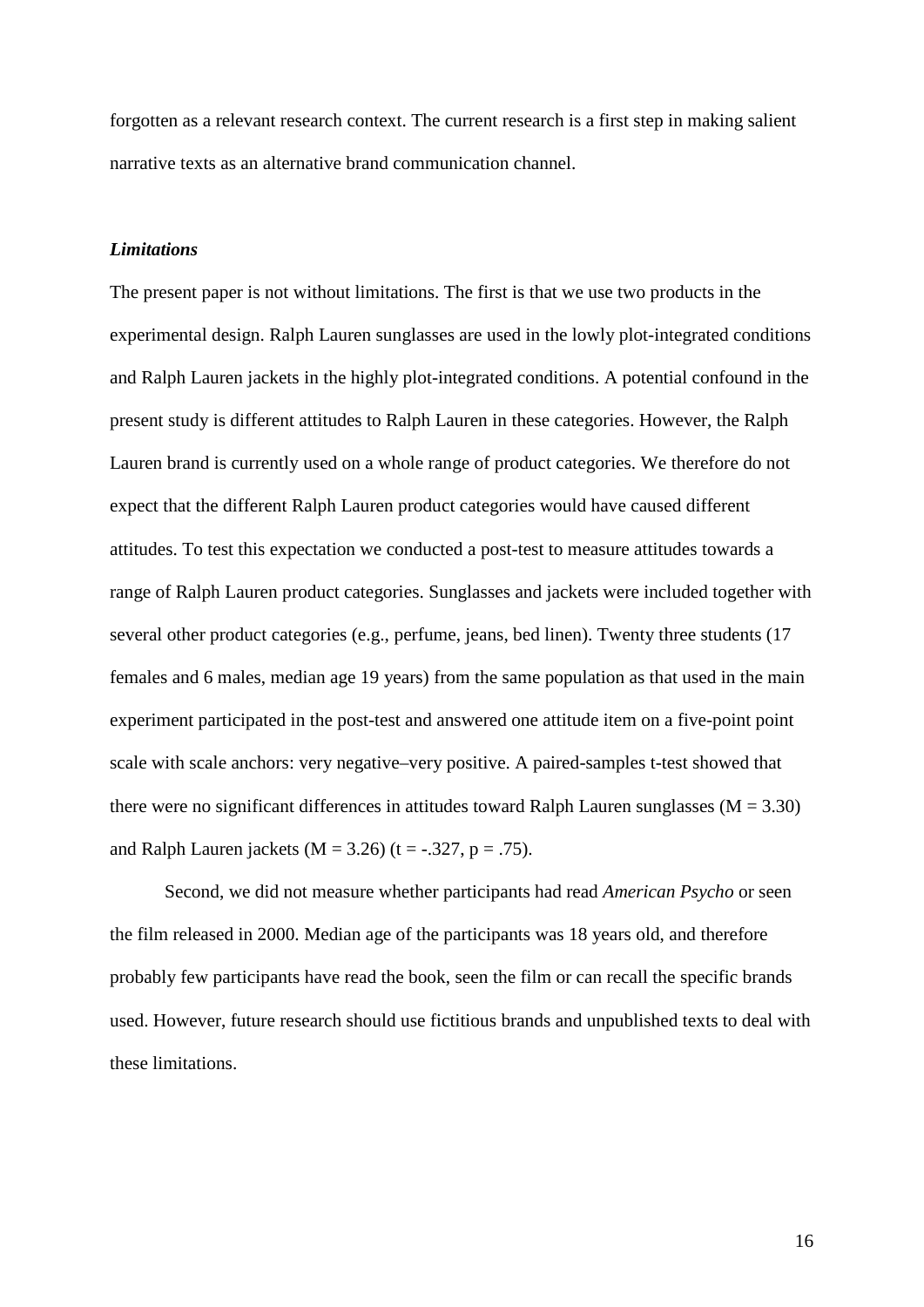#### *Future research*

The current research was exploratory in the sense that it investigated brand placements in a new context. Therefore, many avenues exist for further research. First, researchers should focus on investigating effects of brand placements in media channels other than TV and films. Narrative fiction is one of many new possible media channels for brand placements. We agree with Russell and Stern (2006) and acknowledge the need for more research on brand placements in media channels like blogs, social media (e.g., Facebook), interactive and webbased television programmes, podcasts, iPhone/iPad Apps, computer games etc. New media channels are in many ways different from the traditional ones, for example, by allowing for more interactivity with consumers and by allowing consumers to decide more of the content. Therefore, it is important to investigate brand placements in these new media channels and to test whether the established theories in brand placement research (i.e., those concerning TV and film contexts) can be applied to new contexts. Second, the current paper is one of the first papers to focus on brand placements in narrative fiction. Future research opportunities include looking into different types of texts and investigating which types are better suited for brand placements. One could speculate that fictional stories are a better context for brand placements than are non-fiction texts. However, could suitability depend on the placed products and brands? For example, could symbolic brands (Park et al., 1986) be better suited in narrative fiction and functional brands better suited in non-fiction? Another avenue for research is to investigate the differential effects of placing brands in narrative fiction to those of placing brands in more traditional brand-placement contexts (e.g., TV and films). Perhaps the visual properties of the more traditional contexts increase the effects on brand awareness. On the other hand, narrative fiction could be a better context to teach consumers how a brand is used and who should use it (e.g., match the brand with the brand personality of a fictitious character – see Aaker, 1997).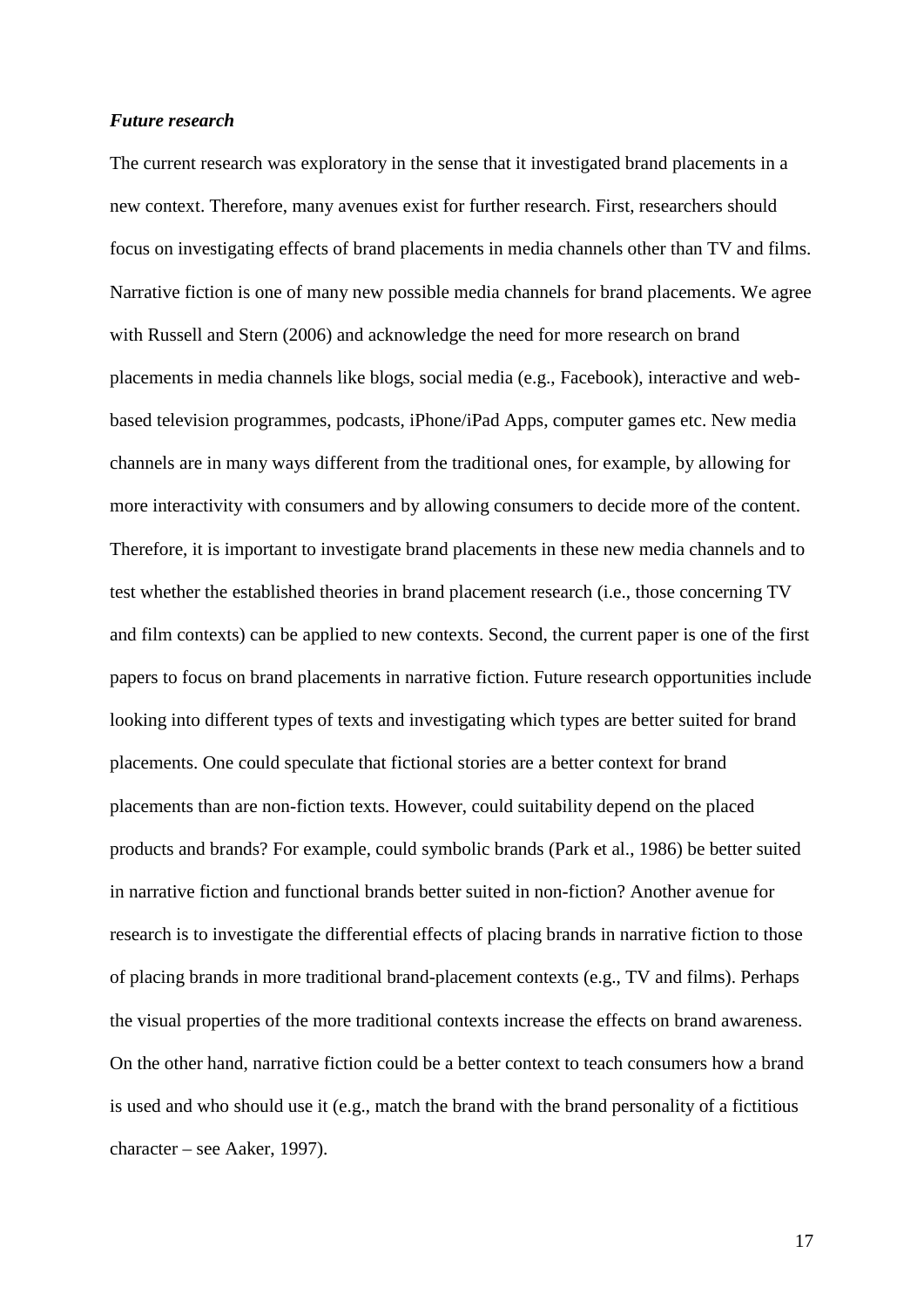Third, future research should also focus on the ethical aspect of brand placements in narrative fiction. Brand placement is generally ethically challenging because it can be regarded as hidden advertising, trying to persuade consumers when their cognitive guard is down (see Hackley, Tiwsakul, and Preuss, 2008 for a discussion). In narrative fiction and other new media channels used for brand placements, brand managers should be particularly cautious (see Wenner (2004) for a discussion of branded content). Consumers are not used to advertising and other commercial messages in these contexts. Therefore, these contexts should be attractive for brand managers, but should at the same time increase the managers' ethical awareness. Therefore, we need more research addressing the ethical issues of brand placements; such research can help guide the practise of brand placements in general and of brand placements in narrative fiction in particular.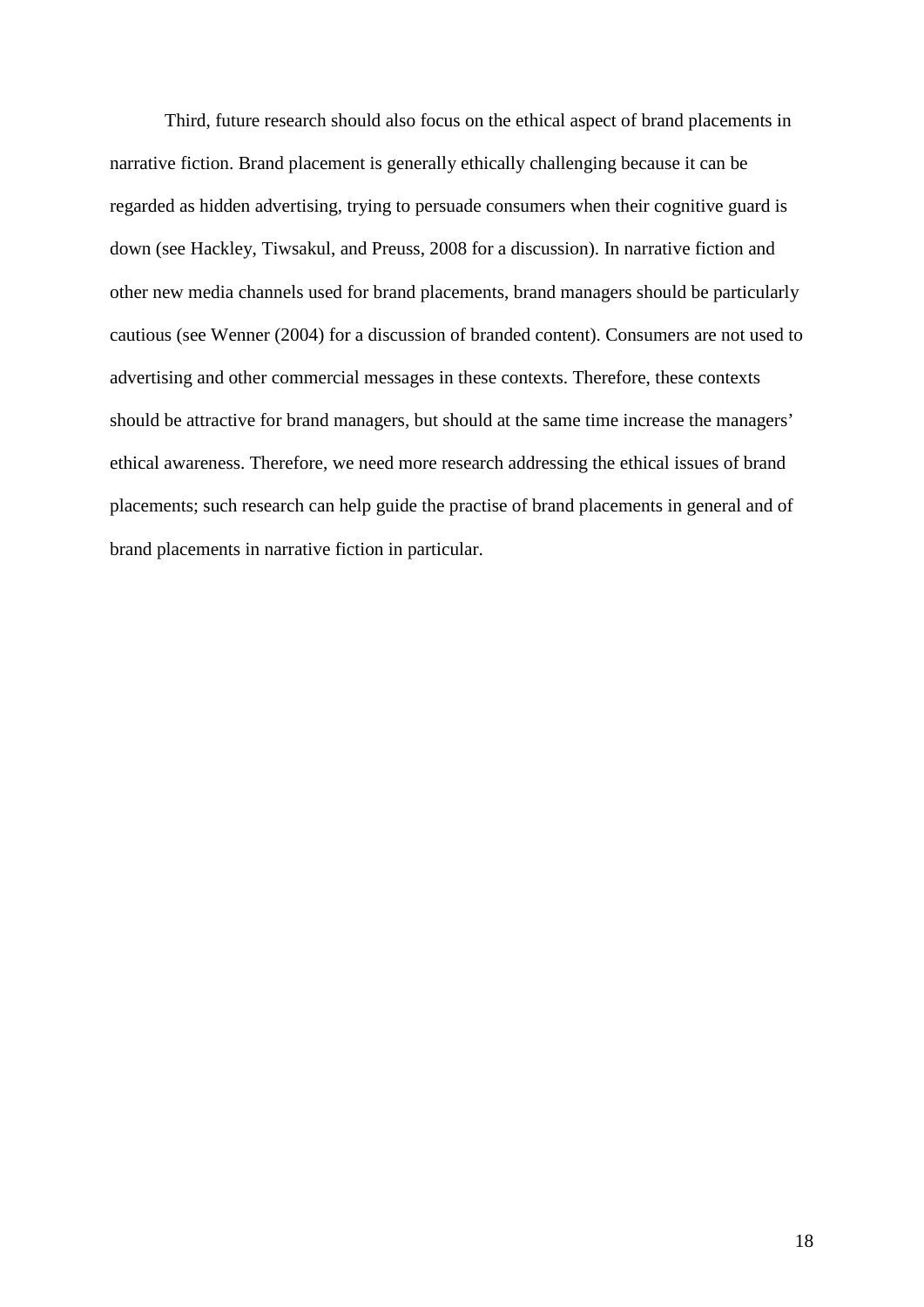#### **REFERENCES**

- Aaker, J. (1997) Dimensions of Brand Personality. *Journal of Marketing Research*, 34: 347– 356.
- Brennan, I. (2008) Brand placements in novels A test of the generation effect. *International Journal of Advertising,* 27 (4): 495–509.
- Brennan, Ian, Dubas, K.M. and Babin, L.A. (1999) The influence of product-placement type and exposure time on product-placement recognition. *International Journal of Advertising*, 18 (3): 323–337.
- Campbell, M.C. and Kirmani, A. (2008) I know what you're doing and why you're doing it: The use of the persuasion knowledge model in consumer research. In Haugtvedt, C.P., Herr, P.M. & Kardes, F.R. (eds) *The Handbook of Consumer Psychology.* New York: Psychology Press
- Friedman, M. (1985) The changing language of a consumer society: Brand name usage in popular American novels in the postwar era. *Journal of Consumer Research,* 11: 927– 938.
- Friedstad, M. and Wright, P. (1994) The persuasion knowledge model: How people cope with persuasion attempts. *Journal of Consumer Research* 21: 1–31.
- Glass, Z. (2007) The effectiveness of product placement in video games. *Journal of Interactive Advertising,* 8 (1): 24–32.
- Goldfarb, J. (2006) Bookish Britain overtakes America as top publisher. *Reuters Entertainment,* 10 May.
- Green, M.C. and Brock, T.C. (2000). The role of transportation in the persuasiveness of public narratives. *Journal of Personality and Social Psychology*, 79 (5): 701–721.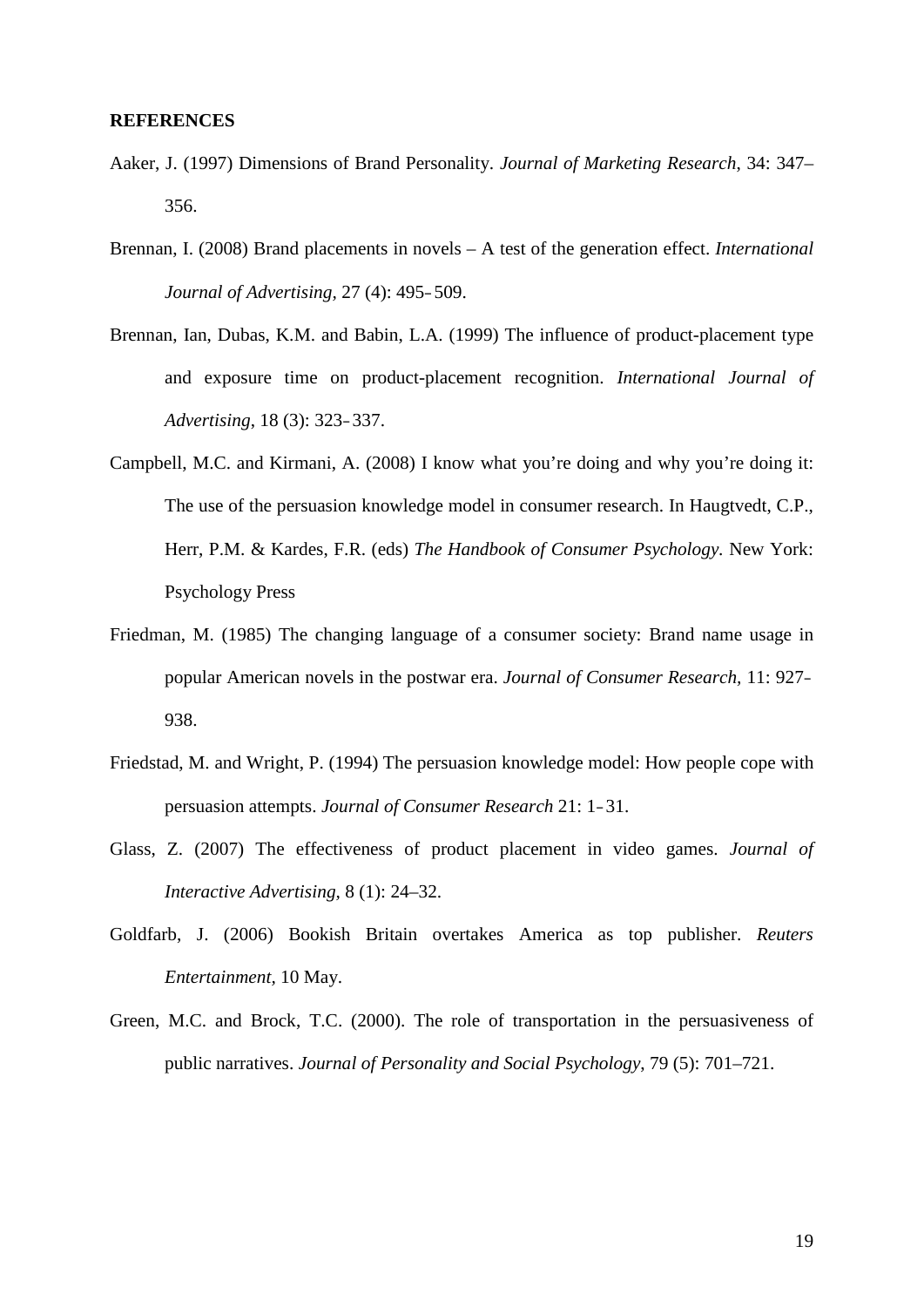- Hackley, C., Tiwsakul, R.A. and Preuss, L. (2008) An ethical evaluation of product placement: a deceptive practice? *[Business Ethics: A European Review](javascript:__doLinkPostBack()*; 17 (2): 109– 120.
- Haugtvedt, C.P. and Petty, R.E. (1992) Personality and persuasion: Need for cognition moderates the persistence and resistance of attitude change. *Journal of Personality and Social Psychology,* 63: 308–319.
- Heckler, S.E. and Childers, T.L. (1992) The role of expectancy and relevancy in memory for verbal and visual information: What is incongruency? *Journal of Consumer Research,* 18: 475–492.
- Lee, M. And Faber, R.J. (2007) Effects of product placements in on-line games on brand memory. *Journal of Advertising,* 36 (4): 75–90.
- Lee Y.H. and Mason, C. (1999) Responses to information incongruency in advertising: The role of expectancy, relevancy and humor. *Journal of Consumer Research,* 26: 156– 169.
- Lee, E.J. and Schumann, D.W. (2004) Explaining the special case of congruity in advertising: Combining classic theoretical approaches. *Marketing Theory*, 4: 59–90.
- Mandler, G. P. (1982) The structure of value: Accounting for taste. In Clark, M.S. & Fiske, S.T. (eds) *Affect and Cognition: The 17th Annual Carnegies Symposium on Cognition*. Hillsdale NJ, Lawrence Erlbaum, pp. 3–36.
- McKechnie, S.A. and Zhou, J. (2003) Product placement in movies: a comparison of Chinese and American consumers' attitudes. *International Journal of Advertising,* 22: 349– 374.
- Park C.W, Jaworski, B. and Maclnnis, D.J. (1986) Strategic brand concept-image Management. *Journal of Marketing,* 50 (4): 621–635.